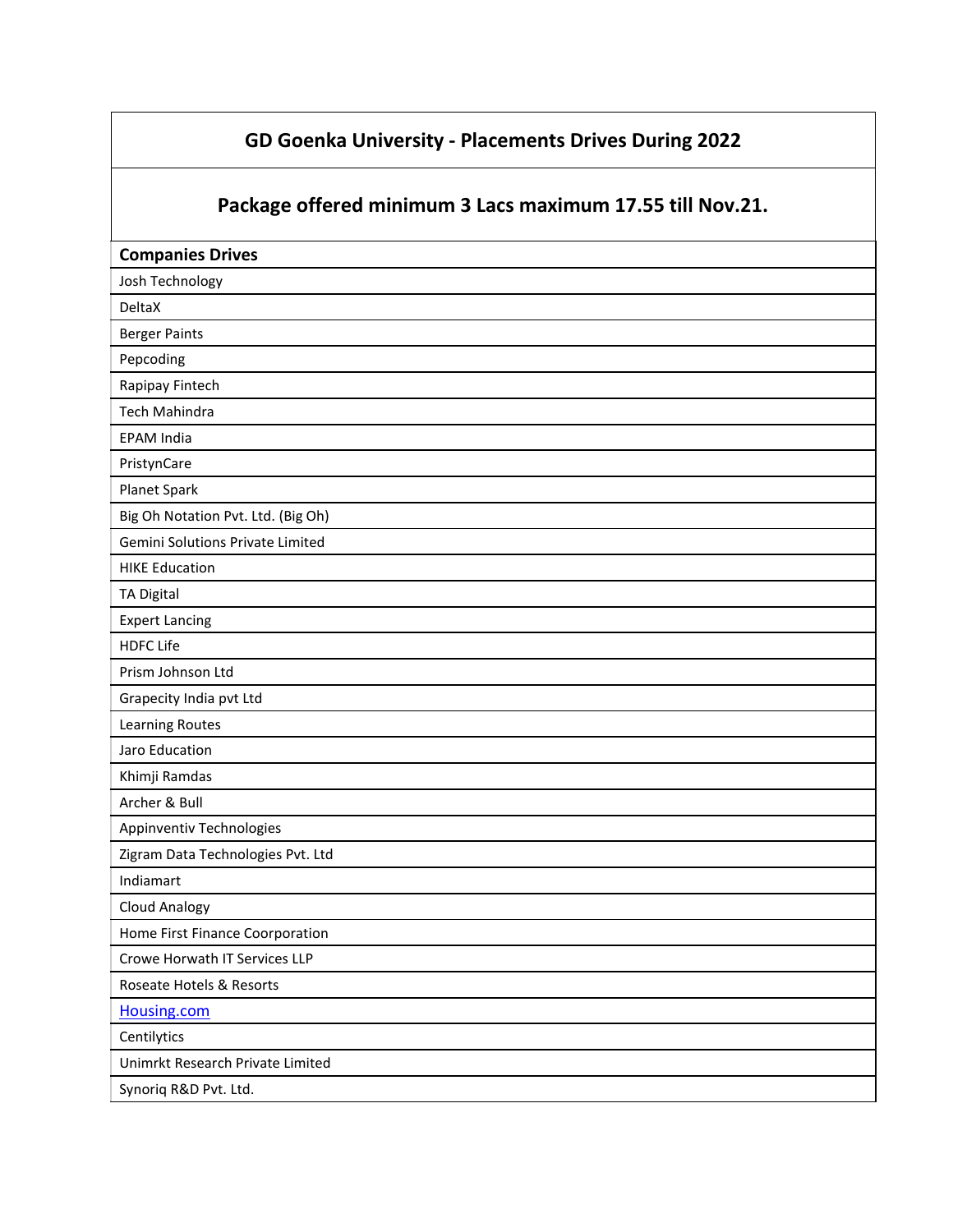| Franchise India Holdings Limited         |
|------------------------------------------|
| <b>EPAY Systems</b>                      |
| Wipro                                    |
| Futuresoft India Pvt Ltd                 |
| American Tower Corporation               |
| <b>Cloud Analogy</b>                     |
| Orgzit CRM                               |
| Intellipaat                              |
| Square Yards                             |
| Square Yards                             |
| Sopra Steria                             |
| Entab Infotech Pvt Ltd                   |
| Unimrkt Research Private Limited         |
| PRP Services Pvt Ltd                     |
| PRP Services Pvt Ltd                     |
| <b>ELEATION</b>                          |
| Mynd Integrated Solutions Pvt. Ltd       |
| MothersonSumi Infotech & Designs Limited |
| Zscaler                                  |
| Carryfast Group                          |
| Xceedance                                |
| Bajaj Capital Ltd                        |
| Mediology Software Pvt. Ltd.             |
| <b>SRVA Education</b>                    |
| Artech Infosystems Pvt. Ltd              |
| <b>Allied Analytics LLP</b>              |
| Setu Infra Consulting Engineers Pvt. Ltd |
| Viden.io                                 |
| Big Oh Notation Pvt. Ltd                 |
| Info Edge                                |
| NTT Data                                 |
| SS& C GlobeOp                            |
| Grofers                                  |
| <b>IIFL Finance Ltd</b>                  |
| <b>Bharti Airtel</b>                     |
| Eazydiner                                |
| Regalo Kitchens Pvt Ltd                  |
| Aptiv Components India Private Limited   |